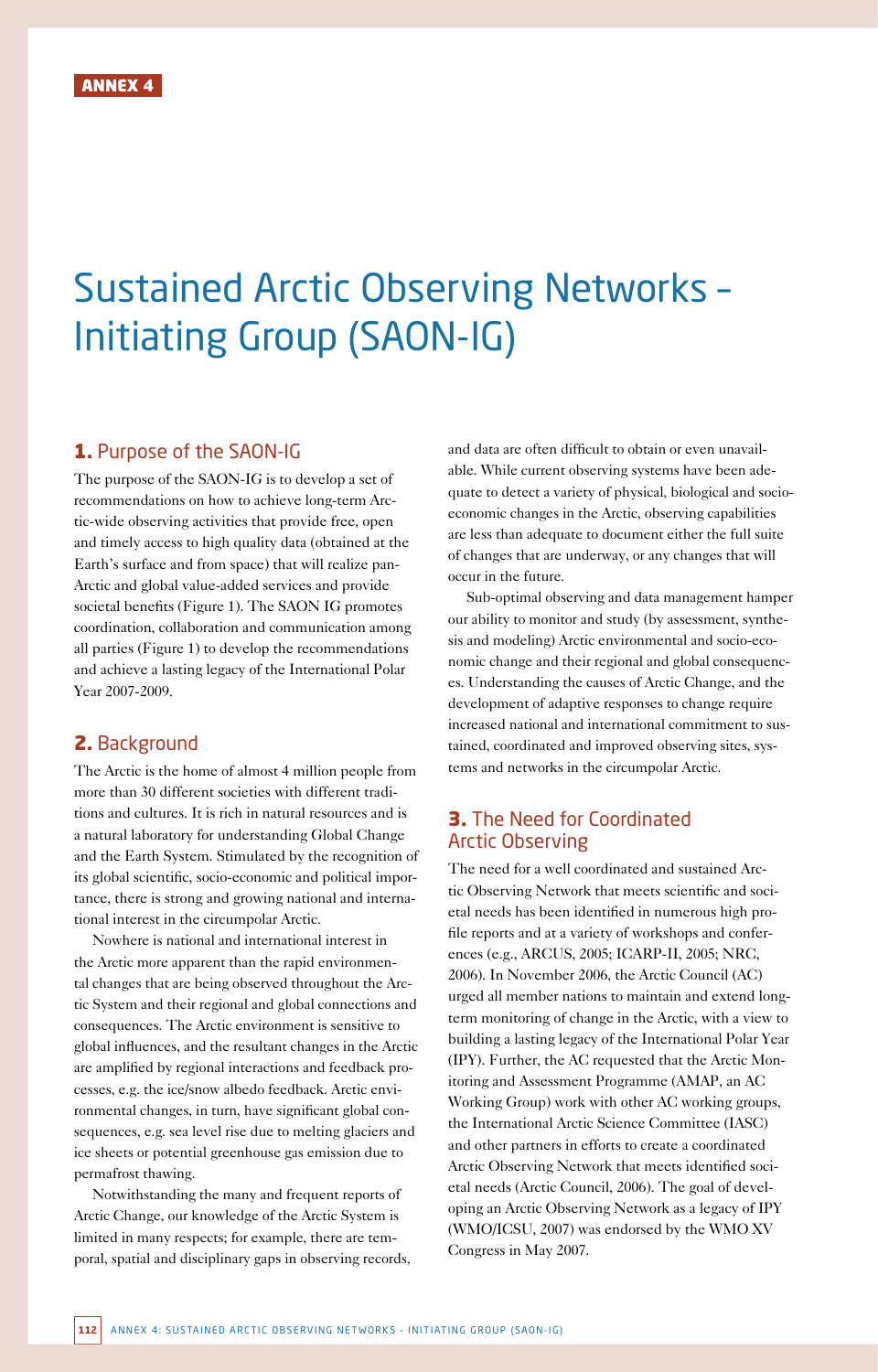There is a strong consensus that scientific understanding of the changing Arctic system and its global connections and consequences requires improved Arctic observing capabilities that are linked to global observing activities. Numerous observing sites, systems and networks already exist in the Arctic, and more are being initiated during IPY. In order to maximize the likelihood that these disparate activities can be integrated into a sustained network for long-term observation that will support the scientific study of Arctic system change in a global context, there is, among other things, a vital need to:

- improve *coordination* to avoid repetition, duplication and overlap, and promote synergies;
- • assess user needs, and identify and fill *gaps in spatial, temporal and disciplinary coverage* to achieve a circum-Arctic observing network;
- • guarantee *access to data and information* in an easy, free, open and timely fashion, and in standard, internationally accepted formats, to the broadest possible community of users;
- • ensure *sustainability* through long-term funding and commitments;
- establish *links to global observing* activities, networks and systems.

# 4. SAON-IG: Founding Members and Broadening Participation

In order to achieve the needs described above it is important to engage all individuals and organizations involved in Arctic observing activities. Broadly speaking, Arctic observing falls into three categories: research observing by the scientific community; operational observing by government agencies; and local observing by northern residents and communities (Figure 1). The SAON-IG, composed of representatives from each of the three groups described above, was formed in January 2007 to initiate a process of soliciting information and advice that will contribute to the development of the recommendations described in Section 1. The founding members of the SAON-IG are:

- • Arctic Council (represented by AMAP)
- Arctic Ocean Sciences Board (AOSB)
- Climate and Cryosphere (World Climate Research Programme/WMO)
- Forum of Arctic Research Operators (FARO)
- • Indigenous Peoples Secretariat (IPS)
- • International Arctic Science Committee (IASC)
- International Arctic Social Science Association (IASSA)
- International Polar Year (represented by the International Programme Office)
- • International Study of Arctic Change (ISAC)
- National Science Foundation (NSF, USA)

Participation in SAON-IG activities is not limited to the founding members. It is recognized that the broad, tri-partite (Figure 1) Arctic observing community includes not only those in the eight Arctic countries, but also those in the many non-Arctic countries that have a strong Arctic research tradition and which have a vital role to play in Arctic observing. The participation of Arctic and non-Arctic countries is essential to the development of a roadmap and vision that will guide the creation of a sustained observing network that, in addition to serving researchers and scientists, will also meet the societal needs of stakeholders such as northern residents and communities, educators, business/ industry, decision- and policy-makers, non-governmental organizations, and governments.

## 5. SAON-IG: Guiding Principles

#### The Arctic system and global connections

The SAON-IG recognizes that the Arctic system is integral to the global environmental and socio-economic systems, that Global Change affects the Arctic, and Arctic Change has global consequences. Consequently, the SAON-IG aims to identify what will be required to sustain coordinated Arctic observing activities that will contribute to global observing activities (Figure 1) and support the system-wide studies that are necessary for (1) scientific understanding of Arctic processes, interactions and feedbacks and their global connections, and (2) meeting societal needs in the changing Arctic and beyond (Figure 1).

#### Pan-Arctic view and comprehensive Arctic coverage

The SAON-IG has a pan-Arctic view and aims to identify what will be required to achieve comprehensive Arctic observing coverage. There are many current and planned observing sites, systems and networks in the Arctic. However, there are also significant spatial, temporal and disciplinary gaps, and/or they lack sustained (long-term) funding. Some gaps could be filled, and valuable synergies and cost-savings realized, by adding observing capabilities at key multidisciplinary intensive sites and other observing locations. The SAON-IG will facilitate the identification of user needs, key gaps that need to be filled, and the resources necessary to sustain more comprehensive and coordinated Arctic observing over the long-term.

#### Coordination, collaboration and communication

The SAON-IG is dedicated to promoting coordination, collaboration and communication to realize the goal of sustained and integrated observing in the Arctic.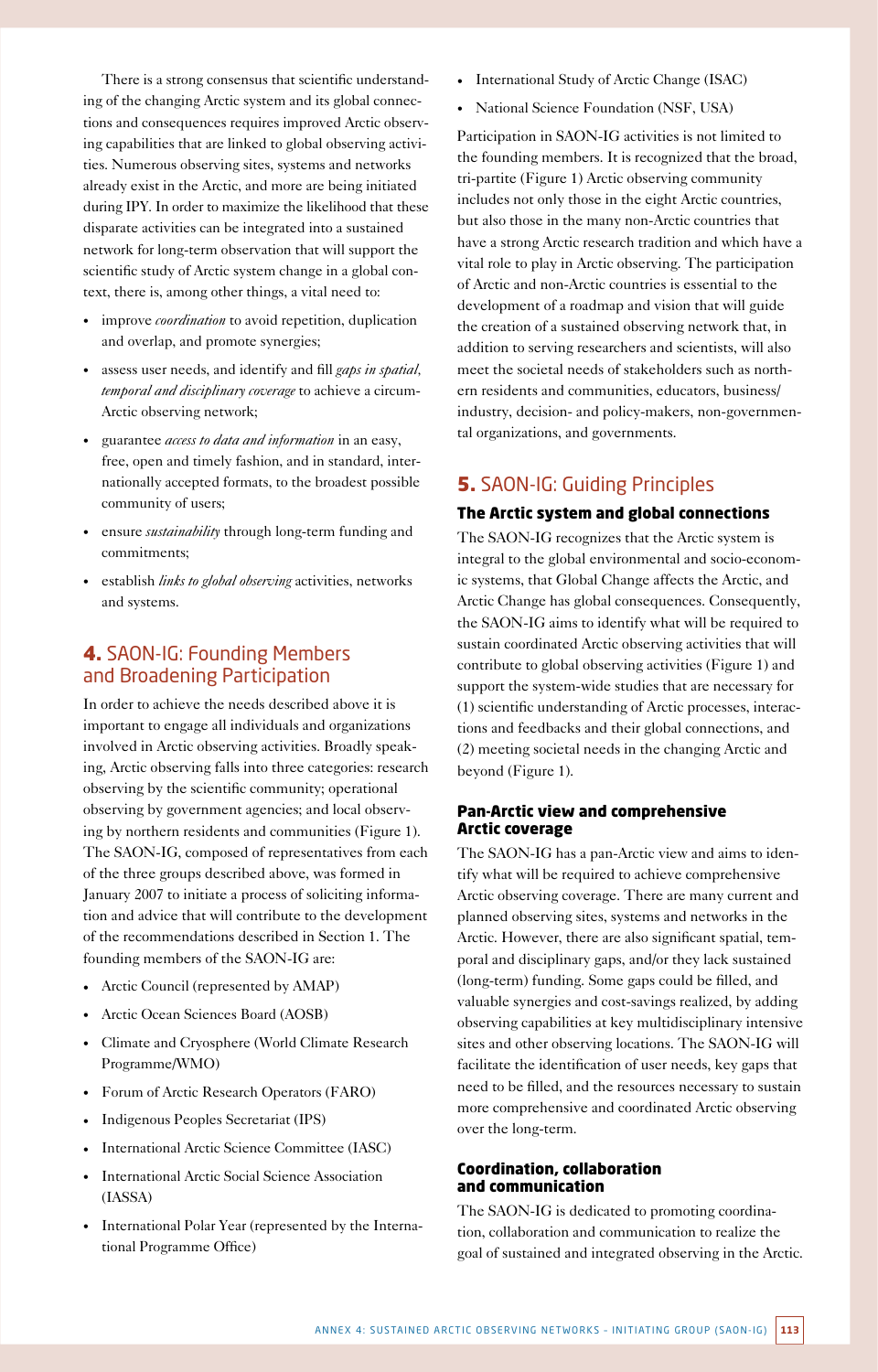A 'Sustained' network is one that enables long-term observing. In most countries, the resources and responsibility for long-term observing are typically in the hands of government agencies, while researchers and scientists make significant contributions on a short to medium term basis. Some local residents and communities also make their own observations. Coordination, collaboration and communication among the observing activities of government agencies, research communities and local residents/communities, and inviting others to participate as appropriate, will contribute to the development of a robust, lasting and coordinated system of systems.

#### Data and information standards and management

The SAON-IG promotes easy, free, open and timely access to data and information that meet international standards, and which are available in a variety of formats. Only data and information that meet these criteria can contribute to the full range of value-added services and societal benefits of Arctic observing (Figure 1).

#### Inclusiveness

The SAON-IG operates on the basis of inclusiveness. That is, its activities will be open to all users and disciplines, and to the full range of observing activities and groups, including scientists and researchers,

operational/mission-oriented agencies, and northern residents and communities (Figure 1).

# **6.** SAON-IG and the Development of Recommendations for Sustained, Integrated Arctic Observing Activities

The SAON-IG aims to have developed a set of recommendations by spring 2009. At that time, the recommendations will be presented to the Arctic Council, the International Arctic Science Committee and the WMO/ ICSU IPY Joint Committee, and distributed to all those who contributed to their development.

To develop the recommendations, the SAON-IG suggests that five key questions need to be addressed:

- **1.** What Arctic observing sites, systems and networks (activities) currently exist?
- **2.** What spatial, temporal and disciplinary gaps exist?
- **3.** How will gaps be filled and the entire effort sustained?
- **4.** How are these activities to be coordinated and integrated?
- **5.** How is free, open and timely access to data to be achieved?

The process for addressing these questions and developing the recommendations will primarily involve a

Figure 1: Conceptual diagram showing the three Arctic observing categories and data and information management collectively contributing to value-added services and societal benefits, and to global observing. The SAON IG promotes coordination, collaboration and communication among all the parties in order to achieve a lasting legacy of the International Polar Year, i.e, long-term Arctic observing activities and data and information management that contribute to circum-Arctic and global services and benefits.